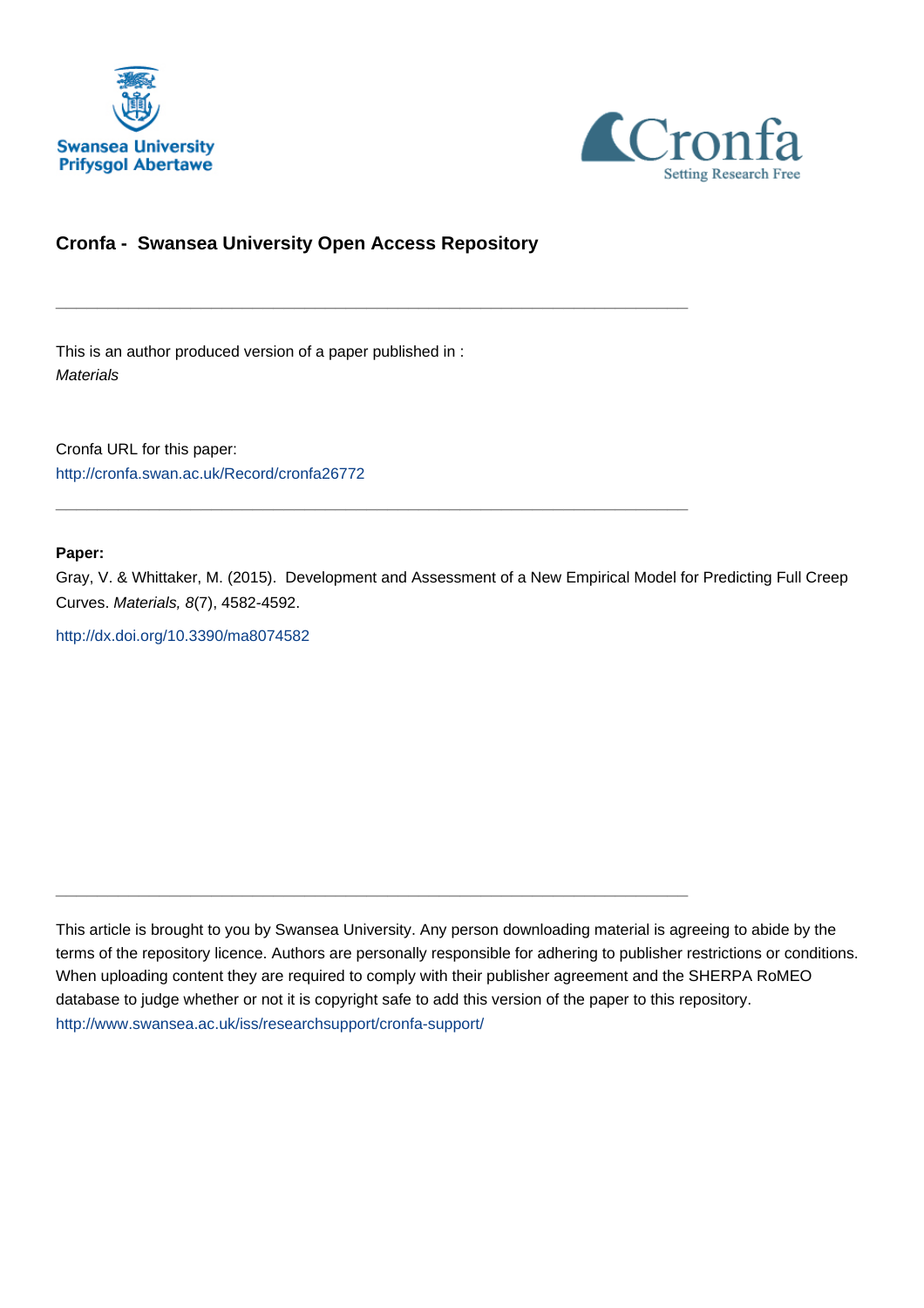

*Article* 

# **Development and Assessment of a New Empirical Model for Predicting Full Creep Curves**

# **Veronica Gray \* and Mark Whittaker**

Institute of Structural Materials, Swansea University, Singleton Park, Swansea SA1 8PP, UK; E-Mail: m.t.whittaker@swansea.ac.uk

**\*** Author to whom correspondence should be addressed; E-Mail: v.a.gray@swansea.ac.uk; Tel.: +44-1792-295514.

Academic Editor: Geminiano Mancusi

*Received: 8 June 2015 / Accepted: 9 July 2015 / Published: 22 July 2015* 

**Abstract:** This paper details the development and assessment of a new empirical creep model that belongs to the limited ranks of models reproducing full creep curves. The important features of the model are that it is fully standardised and is universally applicable. By standardising, the user no longer chooses functions but rather fits one set of constants only. Testing it on 7 contrasting materials, reproducing 181 creep curves we demonstrate its universality. New model and Theta Projection curves are compared to one another using an assessment tool developed within this paper.

**Keywords:** creep; modelling; lifing

## **1. Introduction**

Over the last 50 years, creep modelling has become an area of significant expertise as components are being designed with more precision for increasingly extreme environments. As such, engineers and scientists have endeavored to understand, describe and predict the phenomenon of creep focusing on the rupture time and minimum strain rate of a material [1]. Simply predicting these two material properties is no longer sufficient as components are being designed to operate under specific constraints beyond these two points on the creep curve [2]. As is, few models exist that do this effectively, with the most well-known being Theta Projection [3], Wilshire Equations [4,5] and Uniaxial Creep Lifing [6].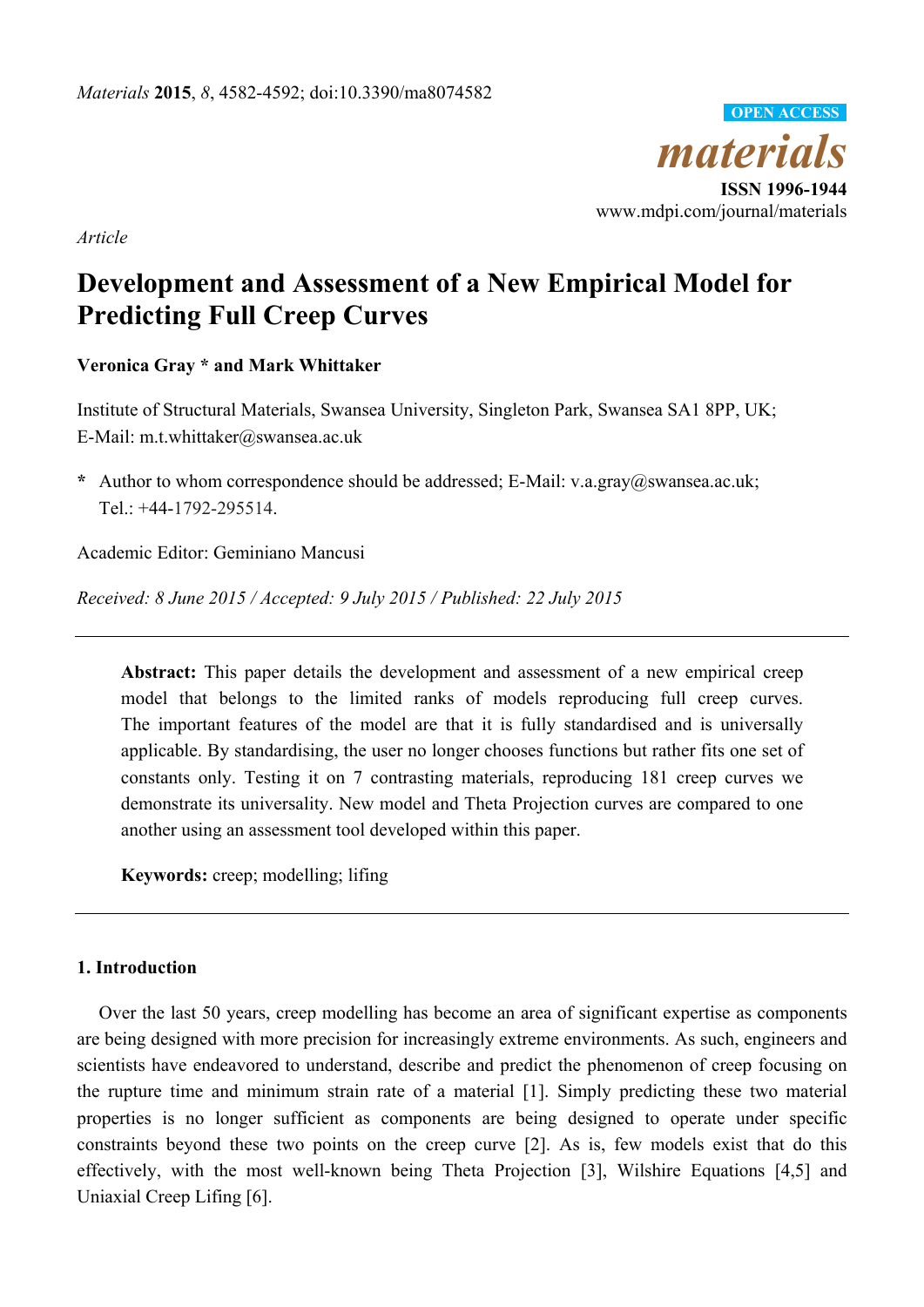These creep curve models at some point in their implementation require a user to define functions from data trends [1]. This is what gives these models flexibility but also makes them strongly subjective with each user's interpretation of the data defining the model [7]. This paper describes a model where this subjective or "experienced eye" is no longer needed. By removing the need for a user to choose functions it is hoped a standardised approach to modelling creep curves is possible.

In developing a model the goal is it for it to be universally applicable. This means the model should be able to reproduce creep curves for an array of materials over a range of conditions. It thus raises the question of "how many materials and conditions must it reproduce accurately before the model can be accepted?" To address this, the new model has been applied to seven materials including a pure element and a range of alloys with different compositions, crystal structures and microstructures. The new model was used to reproduce 181 creep curves sourced from Swansea University's historical database covering tests conducted from the early 1990s through to the current day.

Developing a new model requires the ability to assess how accurate it is. There is no standardised approach to judging how accurate a creep model is compared to real data. As such, there are a range of curve shapes and vast differences in magnitudes, meaning a combined quantitative-qualitative approach needs to be used. One has been developed here with pass/fail criteria and applied to the new model. A case study using Theta Projection as a comparison is also provided.

## **2. Assessing Curve Fit**

Numerically defining the fit of a function is a complex problem as there are many ways of doing so requiring a balance between quantitative and qualitative errors [8–10]. The Z parameter currently recommended by the ECCC, is given as  $Z = 10^{2.5S}$  where S is the standard deviation of the residual log time [11]. This measure gives a quantitative approach on a logarithm scale which does not necessarily reflect the nature and magnitude of the whole curve, and does not provide as clear a comparison to select acceptability criteria. Fits produced by any creep model need to be judged both on qualitative and quantitative error and as such a consistent numerical "Measure of Fit" (MoF) was developed. The MoF combines two error measurements with the Pearson correlation coefficient or  $\mathbb{R}^2$  value reflecting the qualitative fit [8–10], and the percentage difference reflecting the quantitative fit.

$$
MoF = R^2(1 - \%Diff) \tag{1}
$$

$$
R^2 = \frac{\Sigma(x-\bar{x})(y-\bar{y})}{\sqrt{\Sigma(x-\bar{x})^2 \Sigma(y-\bar{y})^2}}\tag{2}
$$

$$
\%Diff = \frac{\Sigma(\gamma - x)}{\Sigma \gamma} \tag{3}
$$

where *y* is the measured data and *x* the predicted value and correspondingly  $\bar{y}$  and  $\bar{x}$  are the mean of these values. By this method a  $Mof = 1$  indicates a perfect fit. Figure 1 shows a range of curve fits from both the New Model and Theta Projection on a linear scale.

Looking at Figure 1 it can be seen for a MoF  $= 0.9$  the curve closely resembles the data. There are minor differences due mainly to shape rather than magnitude. The mismatch of shape at different points in the curve for different methods shows the qualitative nature of the measure in that shape errors at higher values do not necessarily produce lower MoF. The MoF  $= 0.5$  show curves which either have magnitude errors as seen in the New Model, or, have shape error as seen in Theta Projection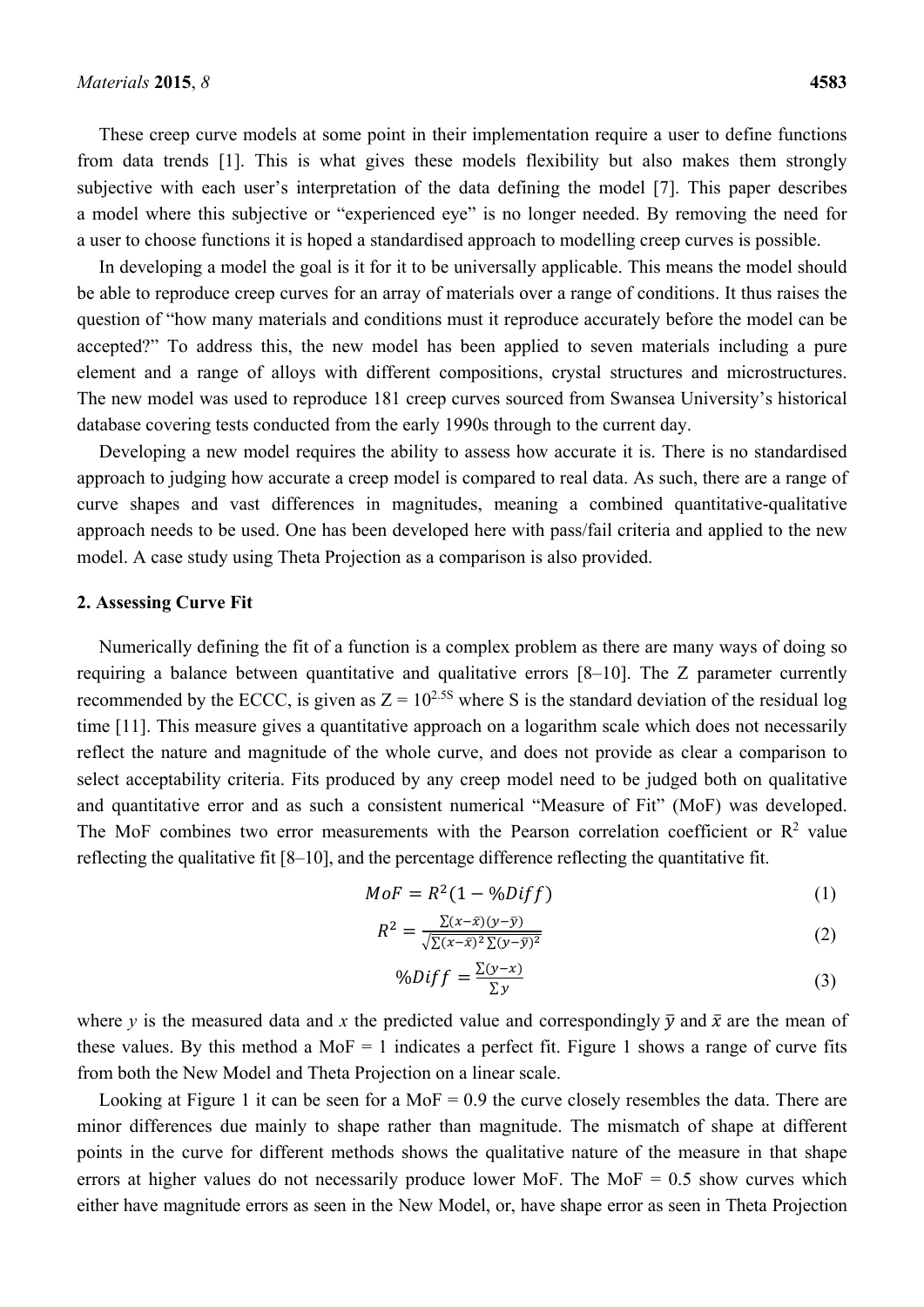where the tertiary upturn is missing. A MoF =  $0.35$  shows both the shape and magnitude contribute to the low value describing a model that neither reflects the values or trends of the actual data. As creep data is often displayed on a logarithmic scale, the MoF =  $0.5 \& 0.35$  are shown in Figure 2 on a logarithmic scale.



**Figure 1.** Examples of Measure of Fit Values for New Model and Theta Projection on linear scale. Experimental data  $(\bullet)$  model prediction  $(\rightarrow)$ .



**Figure 2.** Examples of MoF =  $0.5 \& 0.35$  for New Model and Theta Projection on logarithmic scale. Experimental data  $(\rightarrow)$  model prediction  $(\rightarrow)$ .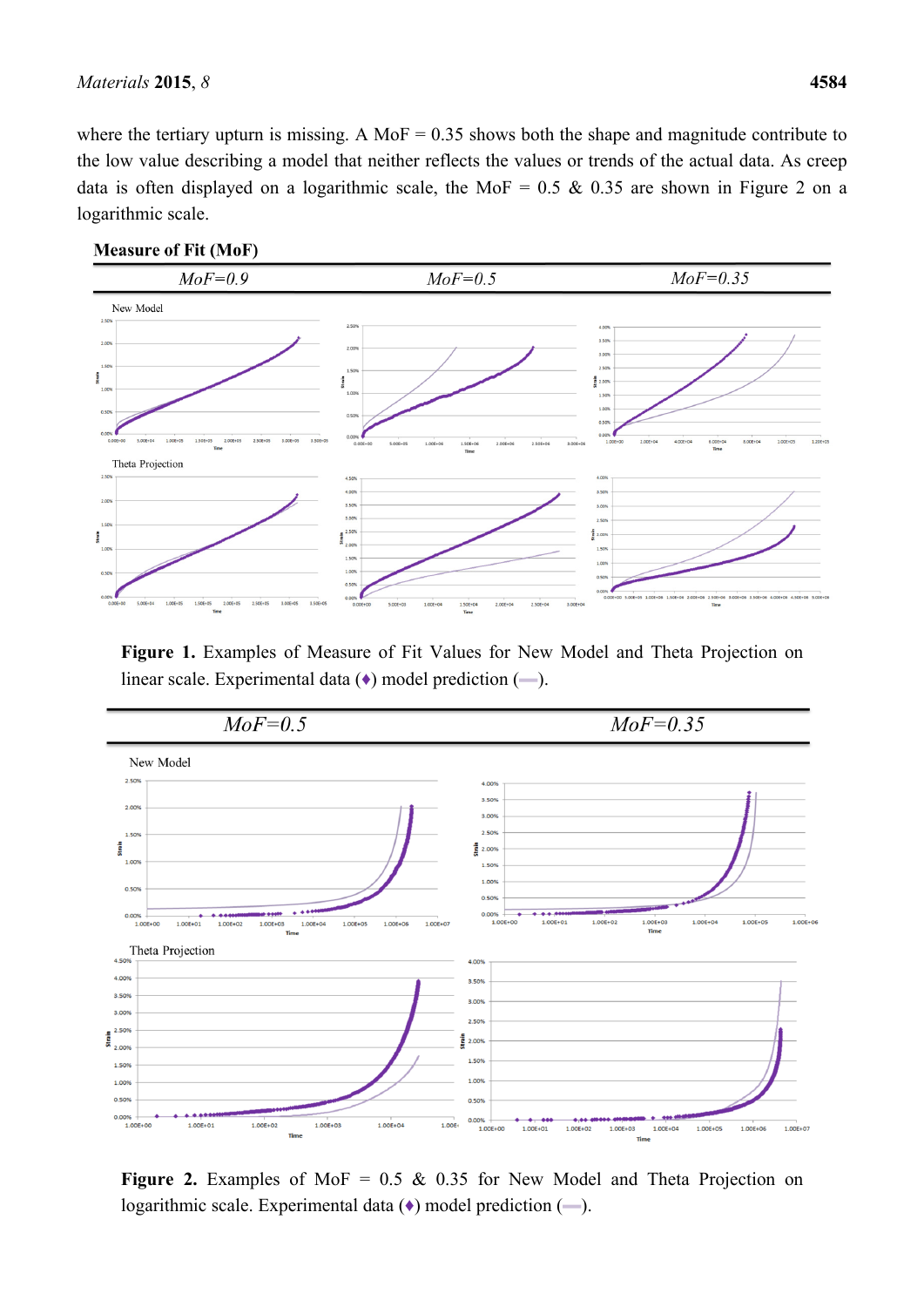It is from the more classical representation of data seen in Figure 2, that the pass/fail criteria of  $MoF = 0.5$  was chosen. Looking at  $MoF = 0.5$  we can see the error stems from consistent mistmatch in either magnitude as for the New Model example, or, shape in the Theta Projection example (lacking tertiary upturn, see Figure 1). These errors show the model reflects at least some significant aspects within the data, and as such are reproducing some features of the real creep curves. For an MoF  $= 0.35$ both magnitude and shape of the predictions do not match the actual data thus there is little correlation between the model and reality. Given this, the pass/fail criteria was chosen to be an MoF > 0.5.

#### **3. Description of New Model**

This model utilises the normalised activation energy,  $Q_c^*$  [12]. Unlike the traditional activation energy of  $Q_c$  obtained at constant  $\sigma$ , the normalised activation energy is obtained at constant  $\sigma/\sigma_N$ , where σ<sub>N</sub> can be the temperature dependant Ultimate Tensile Strength (UTS), Proof Stress, or Yield Strength. This approach to activation energy was used as it provides a more complex link between stress and temperature, and has been found to provide values more consistent with proposed creep mechanisms than the traditional *Qc* [4,5,12,13]. In the analysis undertaken here, UTS was used to normalise stress.

The underlying premise of this model is the observation from numerous creep datasets that for a given strain, the time to strain is related to the normalised stress by a power relationship:

$$
t(\varepsilon) \exp\left(\frac{-Q_c^*}{RT}\right) = M(\varepsilon) \left(1 - \frac{\sigma}{\sigma_N}\right)^{P(\varepsilon)}\tag{4}
$$

For a given strain, the time to strain  $t(\varepsilon)$  vs. normalised stress  $(1 - \sigma/\sigma_N)$  collapses into a master curve for all stress-temperature combinations. This master curve can be described by a power equation of the form  $y = M(\varepsilon)x^{P(\varepsilon)}$  (M = multiplier, P = power) as seen in Equation (4). Examination of the values for *M* and *P* over progressive strains showed that these values can be reproduced for each strain using a Frechet and Lognormal distribution with  $\mu = 0$ , such that:

$$
M(\varepsilon) = A_1 \exp\left(-\left(\frac{\varepsilon}{A_2}\right)^{-A_3}\right) \tag{5}
$$

$$
P(\varepsilon) = \frac{A_4}{\varepsilon A_5 \sqrt{2\pi}} \exp\left(-\frac{[ln(A_6\varepsilon)]^2}{2A_5^2}\right) + A_7 \tag{6}
$$

where  $A_1 - A_7$  are constants obtained from fitting the defined functions  $M(\varepsilon)$  and  $P(\varepsilon)$ . If the constants are known, then for a given stress-temperature combination the whole strain curve can be predicted.

#### **4. Results**

Taking the raw creep dataset for a material, the normalised activation energy is obtained from the gradient of  $ln(t_f)$  vs.  $1/T$  for  $\sigma/\sigma_N$  = constant. For 0.1, 0.2, 0.3, 0.5, 0.7, 1, 2, 3, 4 and 5% strains, the time to strain was extracted from the creep curves. For each strain,  $t(\varepsilon)exp(-Q_c^* /RT)$  vs.  $(I - \sigma/\sigma_N)$  was graphed and a power based trend line of the form  $y = Mx^P$  was fitted. The values for  $M(\varepsilon)$  and  $P(\varepsilon)$  at the specific strains were then fitted to the previously mentioned functions and all constants obtained.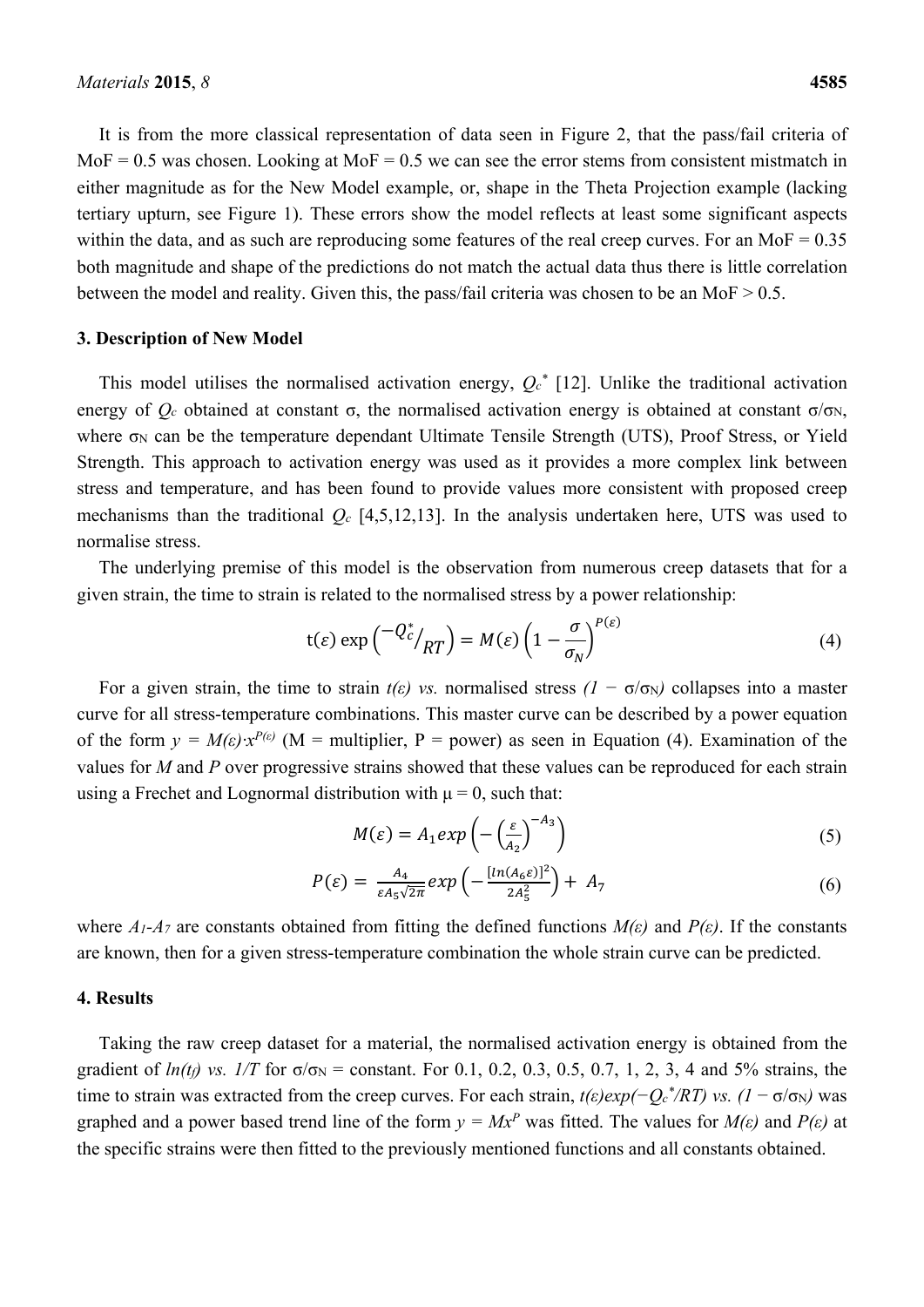#### *4.1. Inconel 100*

Inconel 100 is used in this article to provide a detailed case study of the new model. It is a material with a composition of 15% wt Co, 10% wt Cr, 5.5% wt Al, 4.5% wt Ti, 3% wt Mo, 1% wt V, 0.18% wt C, 0.06% wt Zr, 0.014% wt B, balance Ni. A total of 22 creep tests ranging over stresses of 150–400 MPa and temperatures of 1073–1223 K were available from Swansea University's historical database. Taking the raw data from tests, the time to 0.1, 0.2, 0.3, 0.5, 0.7, 1, 2, 3, 4% strain was extracted. For each strain,  $t(\varepsilon)exp(-Q_c^* /RT)$  vs.  $(I - \sigma/\sigma_N)$  was graphed and a power based trendline of the form  $y = Mx^p$ was fitted. The values for  $M(\varepsilon)$  and  $P(\varepsilon)$  at these strains were then fitted to Equations (5) and (6). Figure 3 shows these steps graphically. From these two fits all seven constants were determined for IN100  $(A_1 = 1.68 \times 10^{-5}, A_2 = 0.0046, A_3 = 2.09, \text{ and } A_4 = 4, A_5 = 1, A_6 = 110, A_7 = 11).$ 



**Figure 3.** Determination of model constants: (a)  $t(\varepsilon)exp(-Q_c^* /RT)$  vs.  $(1 - \sigma/\sigma_N)$  fitted with function of form  $y = Mx^P$ (dotted line) for a given strain; (**b**) coefficient  $M(\varepsilon)$  vs.  $\varepsilon$  fitted with function in Equation (5) (dotted line); (c) coefficient  $P(\varepsilon)$  vs.  $\varepsilon$  fitted with function in Equation (6) (dotted line).

Having obtained all the constants, the model can now be used to reproduce creep curves with the user input being normalised stress and temperature values. Each predicted curve was then evaluated by the MoF. As a further means of comparison the Theta Projection method was used on the same data and the MoF evaluated. The form of the Theta Projection function was taken from Harrison *et al.* [14] with  $Q_2^* = Q_4^* = Q_c^*$ ,  $A_1 = 0.0114$ ,  $A_2 = 4.66 \times 10^{10}$ ,  $A_3 = 0.0981$ ,  $A_4 = 4.69 \times 10^9$ ,  $n_1 = 0.92$ ,  $n_2 = 5.29$ ,  $n_3 = 3.29$ , and  $n_4 = 4.91$ . The results of both creep prediction methods are shown in Table 1.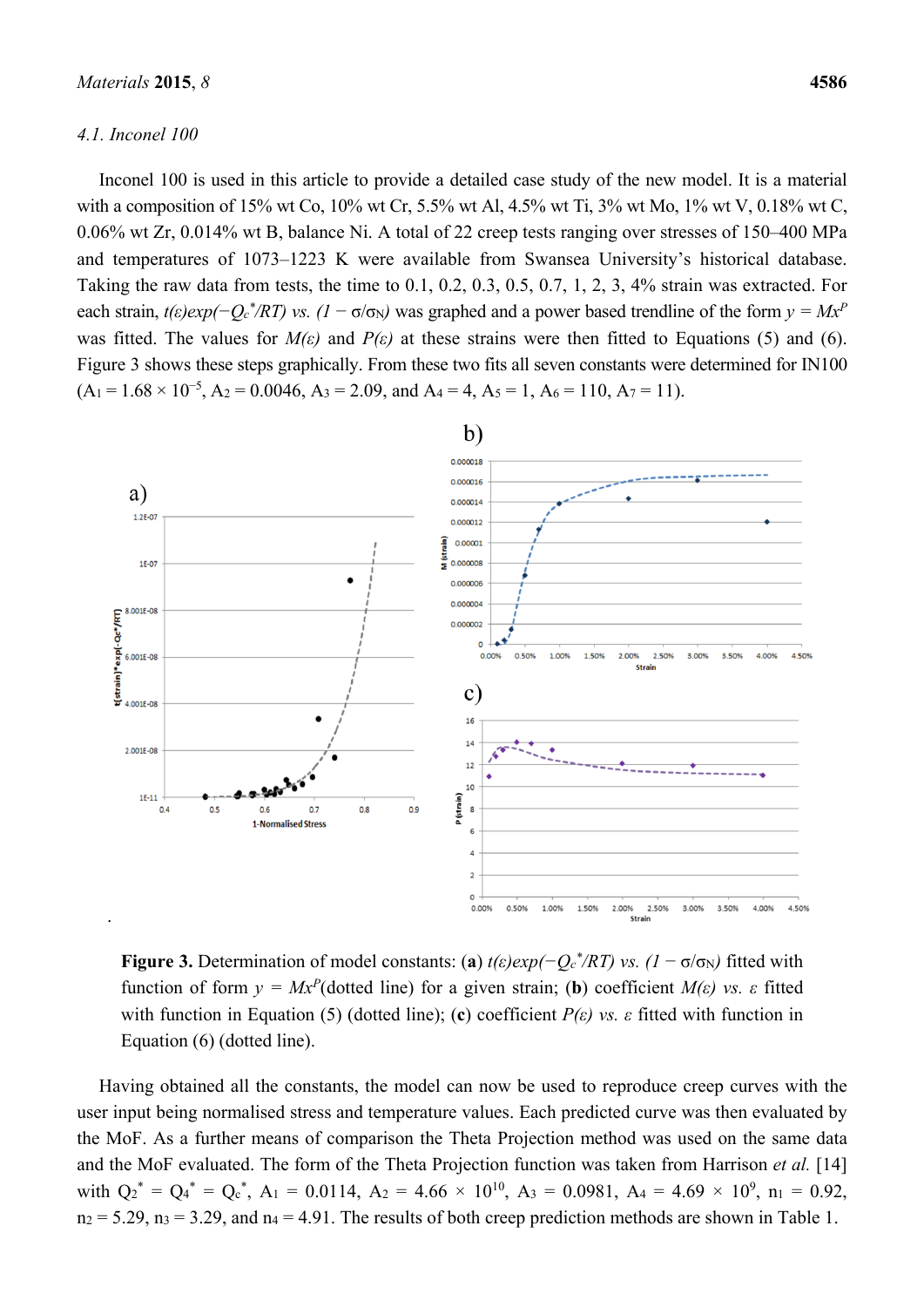| <b>Stress (MPa)</b> | Temperature (K) | <b>Normalised Stress</b> | <b>MoF: New Model</b> | <b>MoF: Theta Projection</b> |
|---------------------|-----------------|--------------------------|-----------------------|------------------------------|
| 350                 |                 | 0.3501                   | 0.941                 | 0.705                        |
| 375                 | 1073            | 0.3751                   | 0.927                 | 0.827                        |
| 400                 |                 | 0.4001                   | 0.709                 | 0.379                        |
| 425                 |                 | 0.4251                   | 0.770                 | 0.553                        |
| 450                 |                 | 0.4501                   | 0.497                 | 0.016                        |
| 300                 |                 | 0.3384                   | 0.774                 | 0.863                        |
| 325                 |                 | 0.3666                   | 0.896                 | 0.522                        |
| 350                 | 1123            | 0.3948                   | 0.607                 | 0.776                        |
| 375                 |                 | 0.4230                   | 0.854                 | 0.861                        |
| 400                 |                 | 0.4512                   | 0.907                 | 0.900                        |
| 200                 |                 | 0.2587                   | 0.679                 | 0.253                        |
| 225                 |                 | 0.2910                   | 0.914                 | 0.867                        |
| 250                 |                 | 0.3234                   | 0.764                 | 0.847                        |
| 275                 |                 | 0.3557                   | 0.462                 | $-10.528$                    |
| 300                 | 1173            | 0.3881                   | 0.890                 | 0.603                        |
| 325                 |                 | 0.4204                   | 0.809                 | 0.448                        |
| 350                 |                 | 0.4527                   | 0.352                 | 0.537                        |
| 400                 |                 | 0.5174                   | 0.772                 | 0.487                        |
| 150                 |                 | 0.2274                   | 0.740                 | 0.520                        |
| 200                 |                 | 0.3032                   | 0.744                 | 0.654                        |
| 250                 | 1223            | 0.3789                   | 0.169                 | 0.416                        |
| 300                 |                 | 0.4547                   | 0.804                 | 0.778                        |

**Table 1.** IN100 MoF for new model and theta projection. Failures highlighted in grey text (MOF < 0.5).

Table 1 shows the results of both the New Model and Theta Projection in predicting whole creep curves for IN100. It can be seen that the New Model has four failures and Theta Projection eight failures. Interestingly, three of the New Model failures coincide with failures by Theta Projection. Given no account has been taken for data scatter, it is possible these results are likely to stem from the reality of testing rather than from model failure as neither model predicts them. Removing such curves from the dataset was considered, but choosing which data follows trends is subjective and therefore all curves have been included.

To further illustrate the differences between methods we consider the lowest common pass MoF of the methods. For the New Model this is MoF =  $0.607$ , and so for Theta Projection MoF =  $0.603$ . These are shown in Figure 4 on a true and logarithm scale.

From Figure 4 we can see that both these models reproduce the general shape of the creep curves with the transitions from primary to steady state to tertiary creep in the same locations as the data. The error of the methods is traceable to either over or under prediction of tertiary creep. Looking at the MoF of data within the same temperature regimes the New Model appears to better represent the progression of the curves as all other MoF are significantly higher. For the Theta Projection the model has an unpredictable pass rate meaning the progression of the creep curves over stress is not well reflected.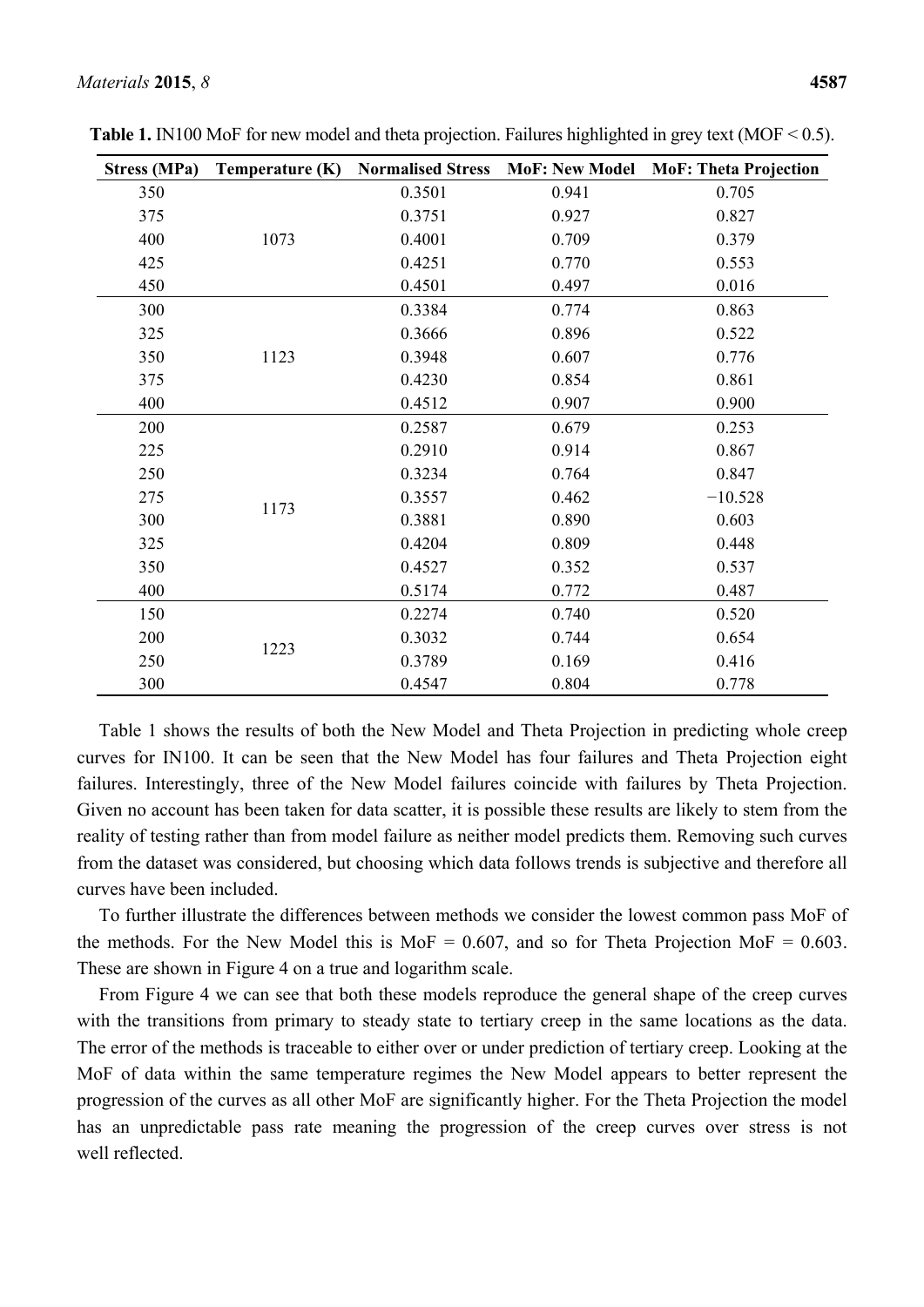

**Figure 4.** Comparison of New Model and Theta Projection for MoF  $\approx 0.6$ . Experimental data  $(•)$  model prediction  $(—)$ .

## *4.2. Pure Copper*

Pure copper is known to be a difficult material to creep life due to changes in mechanism and, in some cases, the appearance of sigmoidal primary creep. Applying the New Model to pure copper, the same process was followed where  $Q_c^*$  and constants  $A_1 - A_7$  were determined  $(A_1 = 8 \times 10^4)$ ,  $A_2 = 0.004$ ,  $A_3 = 1.5$ , and  $A_4 = 10$ ,  $A_5 = 3$ ,  $A_6 = 5$ ,  $A_7 = 10.17$ ). The MoF values for pure copper are shown in Table 2 with only one fit considered a fail.

| <b>Stress (MPa)</b> | Temperature (K) | <b>Normalised Stress</b> | <b>MoF: New Model</b> |
|---------------------|-----------------|--------------------------|-----------------------|
| 55.2                |                 | 0.4042                   | 0.586                 |
| 68.9                | 608             | 0.5045                   | 0.901                 |
| 75.8                |                 | 0.5550                   | 0.939                 |
| 41.4                |                 | 0.3416                   | 0.625                 |
| 55.2                | 645             | 0.4555                   | 0.242                 |
| 82.7                |                 | 0.8624                   | 0.857                 |
| 34.5                | 688             | 0.3339                   | 0.571                 |
| 48.3                |                 | 0.4675                   | 0.718                 |
| 52.8                |                 | 0.5111                   | 0.938                 |
| 68.9                |                 | 0.6669                   | 0.728                 |
| 27.6                | 728             | 0.3184                   | 0.964                 |
| 48.3                |                 | 0.5572                   | 0.506                 |
| 27.6                | 774             | 0.4086                   | 0.872                 |
| 17.2                |                 | 0.3646                   | 0.906                 |
| 20.7                | 823             | 0.4388                   | 0.641                 |
| 27.6                |                 | 0.5850                   | 0.517                 |

**Table 2.** Pure copper MoF results. Failures highlighted in grey text (MOF < 0.5).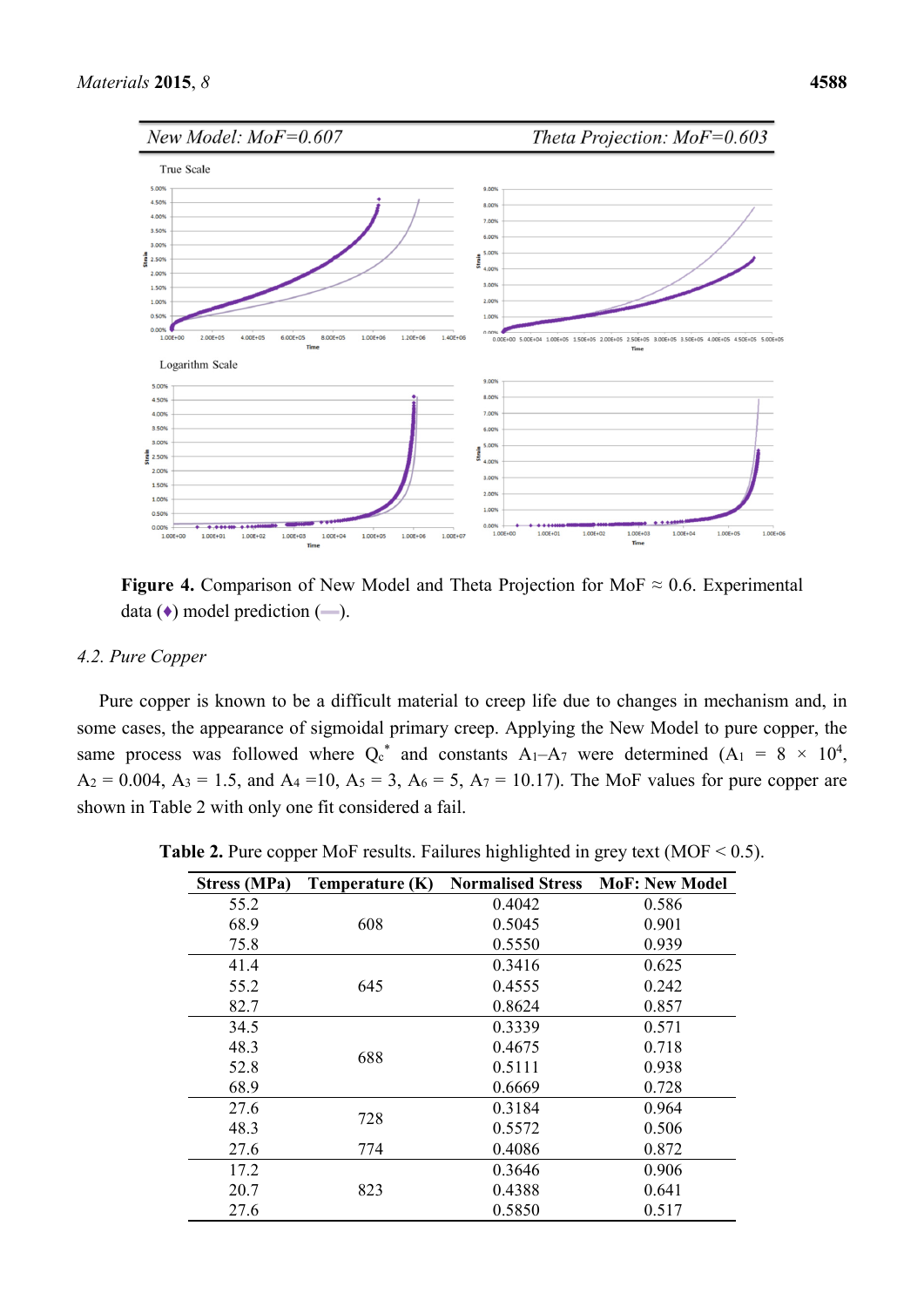

The focus of this section is not on the accuracy of the New Model, but rather on a particular observation. Figure 5 shows the data and New Model prediction for 52.8 MPa 688 K and 27.6 MPa 774 K.

**Figure 5.** Pure Copper New Model Prediction: (**a**) 52.8 MPa 688 K; and (**b**) 27.6 MPa 774 K. Experimental data  $(•)$  model prediction  $(—)$ .

Looking at Figure 5a we see the classically shaped creep curve, in Figure 5b we see creep data that has sigmoidal or inverse primary creep. The interesting observation here is that the New Model reproduced this non-classical primary creep shape without modification. In practical terms the only difference between the two predicted curves is the input of normalised stress and temperature. This particular occurrence is highlighted as the understanding of inverse and sigmoidal primary creep is limited and as such the phenomena is very unpredictable [15]. If this model, through further work, is able to reliably predict non-logarithmic primary creep then this may change how we view and understand the process of primary creep itself.

#### *4.3. Summary of Results*

The performance of the New Model has been evaluated thoroughly and been compared to Theta Projection evaluated by MoF. The model reproducing non-logarithmic primary creep without modification for the case of pure copper has also been discussed. Having a good understanding of the model and its implementation we consider the seven materials and 181 creep curves as a full set of data.

Table 3 lists the success rates of the model in reproducing creep curves according to the MoF value. The materials examined are:

- Al2124. This material has a composition of 3.76% wt Cu, 1.33% wt Mg, 0.49% wt Mn, 0.08% wt Fe,  $\leq 0.01\%$  wt Zn, 0.02% wt Si,  $\leq 0.02\%$  wt Cr, and Al for the remaining balance.
- Al2419. This material has a composition of 6.06% wt Cu, 0.24% wt Mn, 0.13% wt Fe, 0.06% wt Si, 0.16% wt Zr, 0.01% wt Zn, 0.09% wt V, 0.09% wt Ti, 0.01% Mg, and Al for the remaining balance.
- Al7010. This material has a composition of 6.14% wt Zn, 2.43% wt Mg, 1.62% wt Cu, 0.13% wt Zr, 0.07% wt Fe, 0.01% wt Mn, 0.05% wt Si, 0.04% wt Ti, 0.01% Cr, and Al for the remaining balance.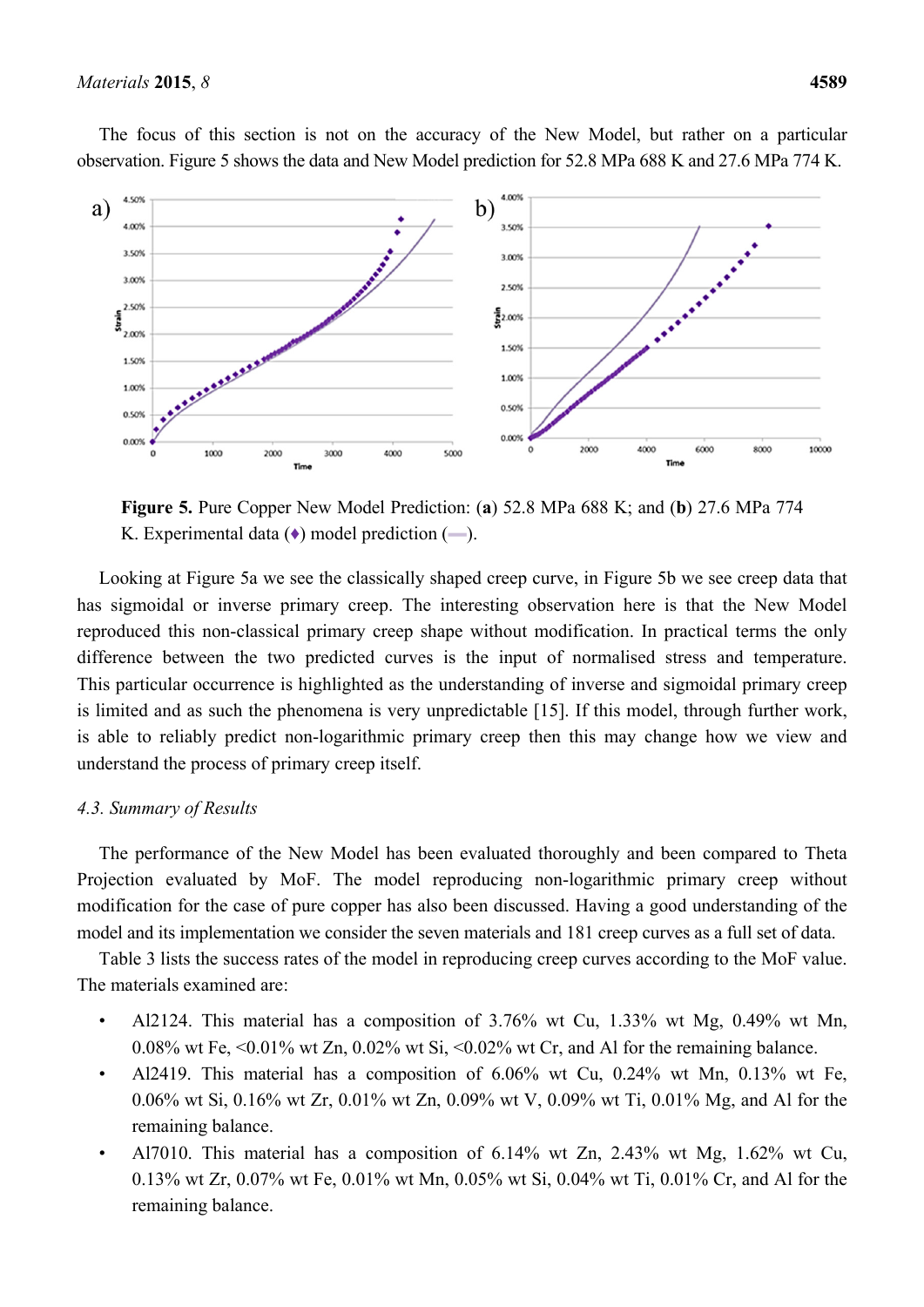- Al8090. This material has a composition of 2.34% wt Li, 1.14% wt Cu, 0.64% wt Mg, 0.1% wt Zr, 0.03 wt Fe, 0.02% wt Si, 0.02% wt Ti, <0.02% wt Zn, <0.01% Mn, <0.01% wt Ni, <0.01% wt Cr, and Al for the remaining balance.
- Pure Copper.
- IN100. The composition of this super alloy has already been stated above.
- NIM105. Nimonic 105 is a material with a composition of  $20\%$  wt Co, 14.85% wt Cr, 4.98% wt Mo, 4.79% wt Al, 1.23% wt Ti, <0.15% wt Si, 0.04% wt Mn, 0.01% wt Cu, 0.095% wt Zr, 0.125% wt C, 0.004% wt S, 0.006% wt B, <0.001% wt Pb, <0.001% wt Ag, <0.001% wt Bi, and the remaining balance Ni.

| <b>Material</b>    | <b>Stress Range (MPa)</b> | <b>Temperature Range (K)</b> | <b>Pass</b> | Fail           | <b>Total</b> |
|--------------------|---------------------------|------------------------------|-------------|----------------|--------------|
| A <sub>12124</sub> | $200 - 440$               | 373–463                      | 26          | 9              | 35           |
| A <sub>12419</sub> | $150 - 300$               | 373–463                      | 13          | 10             | 23           |
| Al7010             | $110 - 390$               | 373–463                      | 13          | 10             | 23           |
| A18090             | $130 - 410$               | 373–463                      | 14          | 6              | 20           |
| Pure Copper        | $18 - 83$                 | 608-823                      | 15          |                | 16           |
| <b>IN100</b>       | 150–400                   | $1073 - 1223$                | 18          | $\overline{4}$ | 22           |
| <b>NIM105</b>      | 58-400                    | 1098-1223                    | 26          | 16             | 42           |
|                    |                           | Total:                       | 125         | 56             | 181          |

**Table 3.** Pass/Fail assessment of seven materials and 181 creep tests.

The results seen in Table 3 show a good pass rate especially for Al2124, Al8090, Pure Copper, IN100 and NIM105. The poorer pass rate of Al2419 and Al7010 on closer inspection was expected as the initial collapsing of the data into a master curve produced more scatter than the other materials. If the MoF pass rate was dropped to 0.4 then the number of failed curves halves indicating that the model reproduces some aspects of the data but not with sufficient accuracy for the pass/fail criteria defined here. It is also important to note no account of data scatter has been taken into consideration as there is no widely accepted standard on creep curve scatter.

### **5. Discussion**

Traditionally, creep curves are displayed on a logarithmic scale where primary creep is not easily recognisable. Using this representation often skews the visual perception of the accuracy of a model as logarithmic scale skews the data and suppresses much of the finer detail. With the desire to design to more precise conditions it is important to reproduce the creep curve and its features on the true scale.

In developing a model, the issues of "burden of proof" and how to measure accuracy have been addressed. Although some readers may disagree with the way it has been done here, it is important to note there is no established standard and very little advice onto how to proceed under these circumstances. Using IN100 the New Model was described and compared to the more familiar Theta Projection. Furthermore the incidental reproduction of sigmoidal primary creep of Pure Copper raised the idea that the model may be able to deal with non-traditional primary creep unlike other existing models.

In looking at this New Model, we can observe: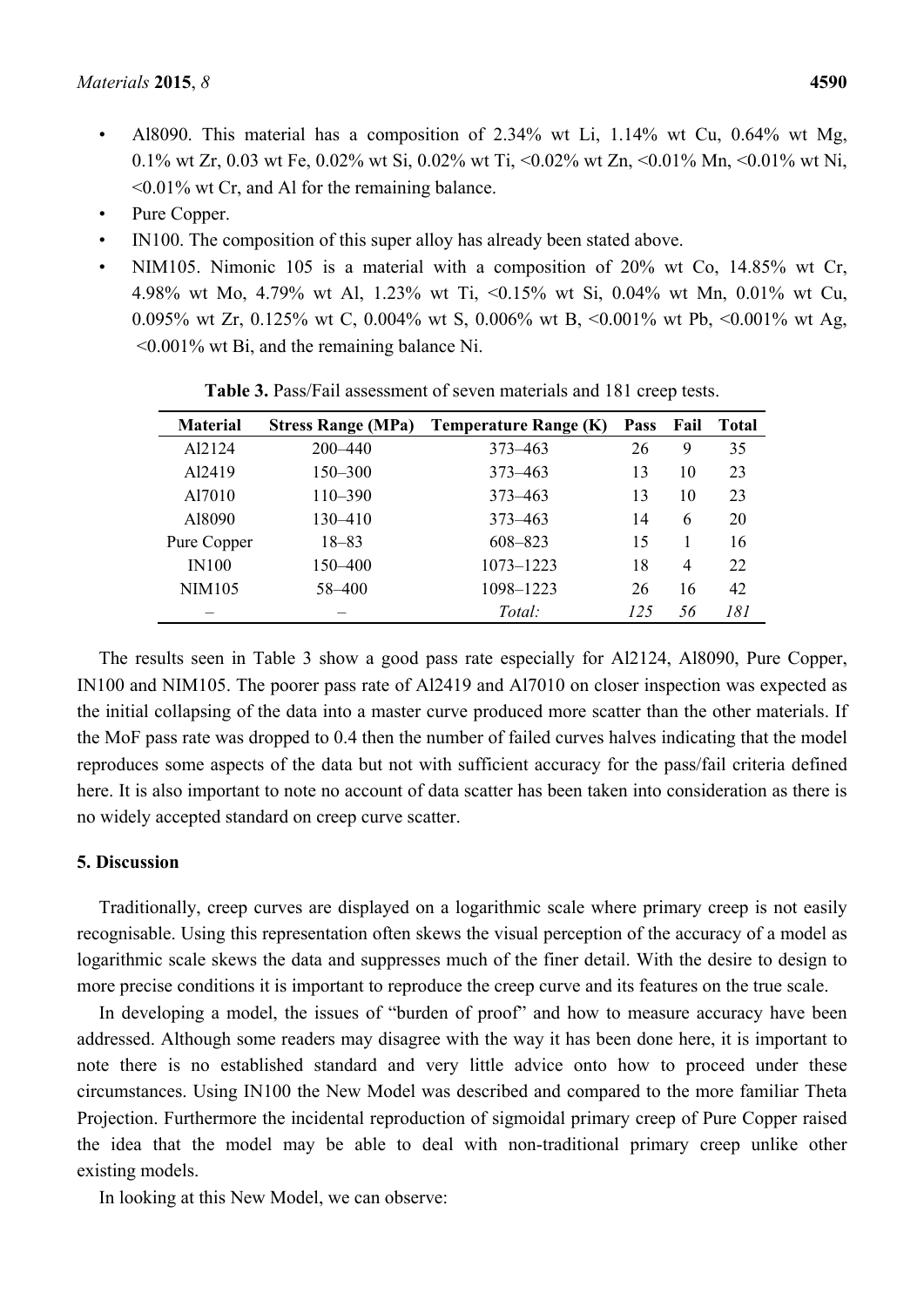- This model hinges upon the power relationship between a time to strain and the normalised stress. How effective the model will be in predicting curves can be initially assessed from the data spread and variation from this initial power relationship.
- The second most obvious concern is the number of constants. Although there are a total of seven constants these are obtained simultaneously from only two fits *i.e.*,  $A_1 - A_3$  is obtained from a single line fit, and A4–A7 from another. Unlike many other creep models these constants once defined remain constant unless region splitting is observed.
- Although  $P(\varepsilon)$  appears to be a complex function, it is a common function which in MS Excel simplifies to "A<sub>4</sub>\*LOGNORM.DIST( $A_{6}$ ε, 0, A<sub>5</sub>, FALSE) + A<sub>7</sub>". On rare occasion multiple fits can be obtained for this function but incorrect values produced unphysical curves which were easily identified.
- The simplicity of the model is that the user only defines the normalised stress and temperature conditions to produce full strain-time creep curves.
- This model is based on a continuous function that does not terminate at fracture (tf), nor is easily differentiated to produce έmin. This model seeks to reproduce the whole curve rather than predicting two points within the curve.

It is acknowledged that this model is not a perfect physical description of creep, but is important as it adds another tool for design engineers to predict creep and advance our understanding of this phenomenon.

Future research and application of this model may include:

- Examining the range of temperatures and normalised stresses over which the power relationship holds. This will define the range over which this method can be used to predict whole creep curves. If this master curve is widely applicable then shorter tests may be sufficient to predict long term creep curves.
- The ability of this model to predict the transition in copper from logarithmic primary creep to sigmoidal needs further investigation. This needs to be examined across other materials and conditions to establish if this is reliable or specific to the case examined.

## **Acknowledgments**

This work was funded by EPSRC, UK.

## **Author Contributions**

This paper was written under the direction and supervision of Mark Whittaker. The development of method, subsequent analysis and evaluation was conducted by Veronica Gray.

## **Conflicts of Interest**

The authors declare no conflict of interest.